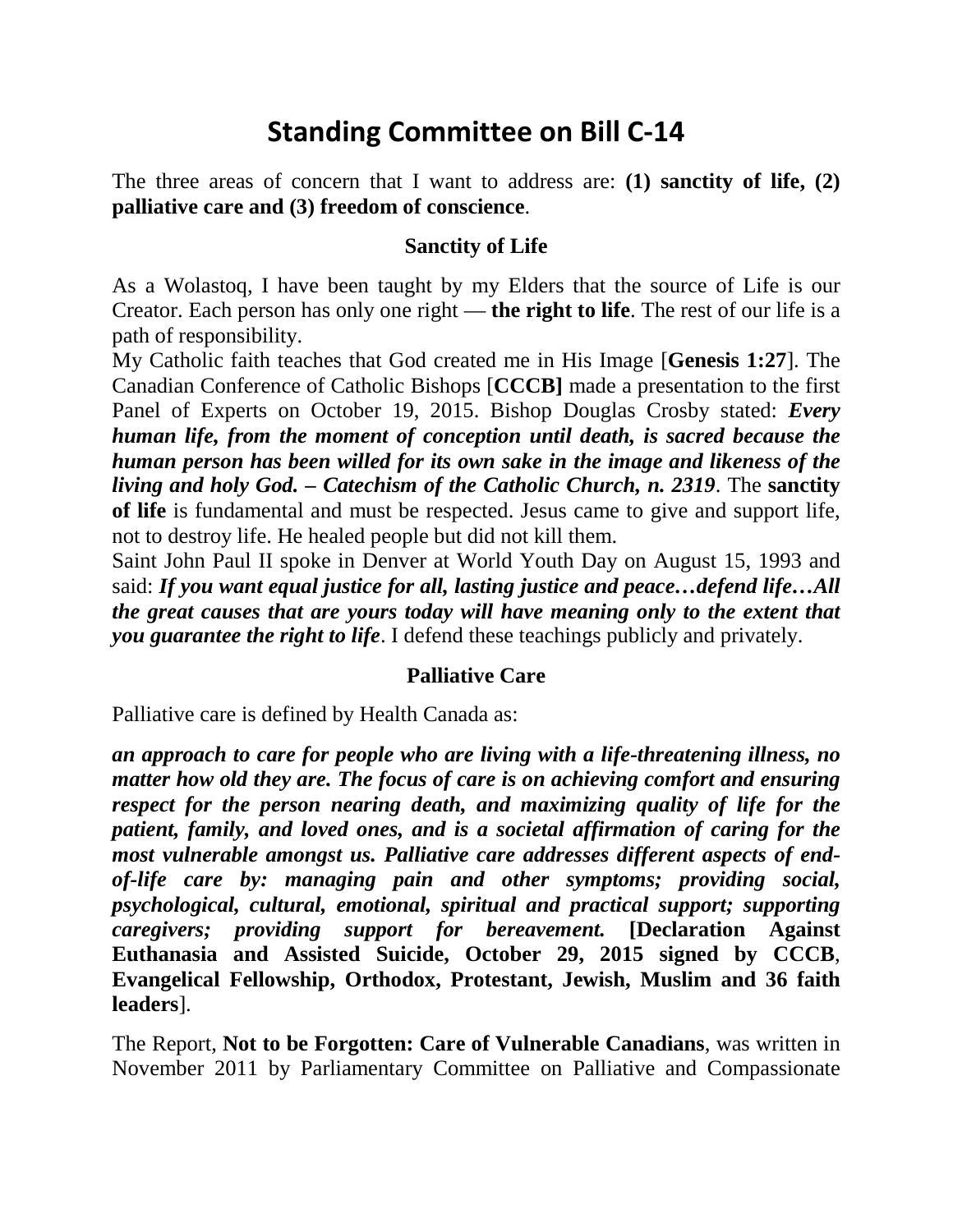Care which did an exhaustive study on *palliative and end-of-life care***.** On pages 48-49, it stated:

*ICESCR in Article 12.1 states that "The state parties to the present covenant recognize the right of everyone to the enjoyment of the highest attainable standard of physical and mental health" Commenting on the Covenant the UN Interpretive Committee overseeing the ICESCR states in General Comment #14: "In particular, states are under the obligation to respect the right to health by…refraining from denying or limiting equal access for all persons, including to preventative, curative and palliative health services."*

It recommended that the **Canada Health Act** could be amended to include *palliative care* if the definition of *medically necessary/insured services* was changed.

The Government must invest financial resources into making sure that palliative care is available to all Canadians irrespective of residence. The people are our greatest resource. It is imperative to sustain life, not to destroy life.

## **Freedom of Conscience**

The Charter states that:

## *2. Everyone has the following fundamental freedoms: (***a***) freedom of conscience and religion;*

**Bill C-14** does not respect the freedom of conscience of those who will be forced to participate in the **medically assisted in dying**. Section 241.3 makes it an offence if medical and nurse practitioners and pharmacists do not cooperate following their consciences.

Freedom of Conscience is protected by the UN which Canada has endorsed. Parliament, composed of the House of Commons and the Senate, is being asked to ignore this human right. It is imperative that the Freedom of Conscience be protected for all medical personnel and health institutions that do not want to participate. The Coalition of HealthCare and Conscience has stated: *No other foreign jurisdiction in the world that has legalized euthanasia/assisted suicide forces health care workers, hospitals, nursing homes or hospices to act against their conscience or mission and values*.

What has become of our country that has fought for freedom of other people in the world from oppression, genocide, violence and danger to lives? Surely, Canada must continue to respect human rights of its own citizens. Canada will lack moral authority when it tries to criticize repressive governments from other nations of the world who trample on the human rights of their citizens.